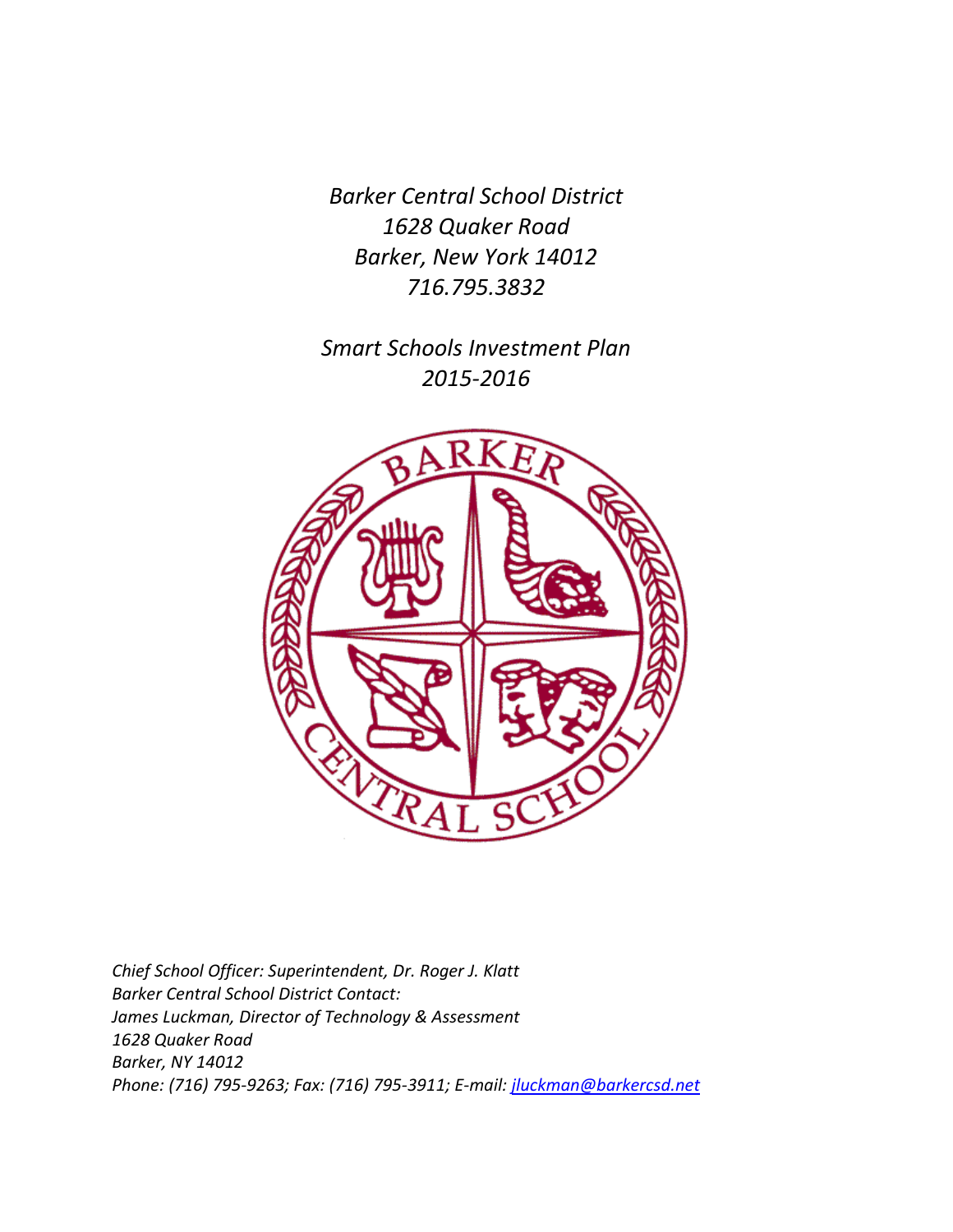# **TABLE OF CONTENTS**

- I. Bandwidth Precondition
- II. Network Infrastructure
- III. Instructional Technology Plan & Smart Schools Investment Plan Process
- IV. Allocated Funding Purchase Proposal: Devices
- V. Student Learning
- VI. Communication
- VII. Professional Development
- VIII. Contact with SUNY
	- IX. Loaning Hardware to Non-Public Schools
	- X. Sustainability Plan
	- XI. Distribution, Preparation, Maintenance & Inventory Management
- XII. Classroom Learning Technology Sub-Allocation
- XIII. Expenditure Type
- XIV. Statement of Assurances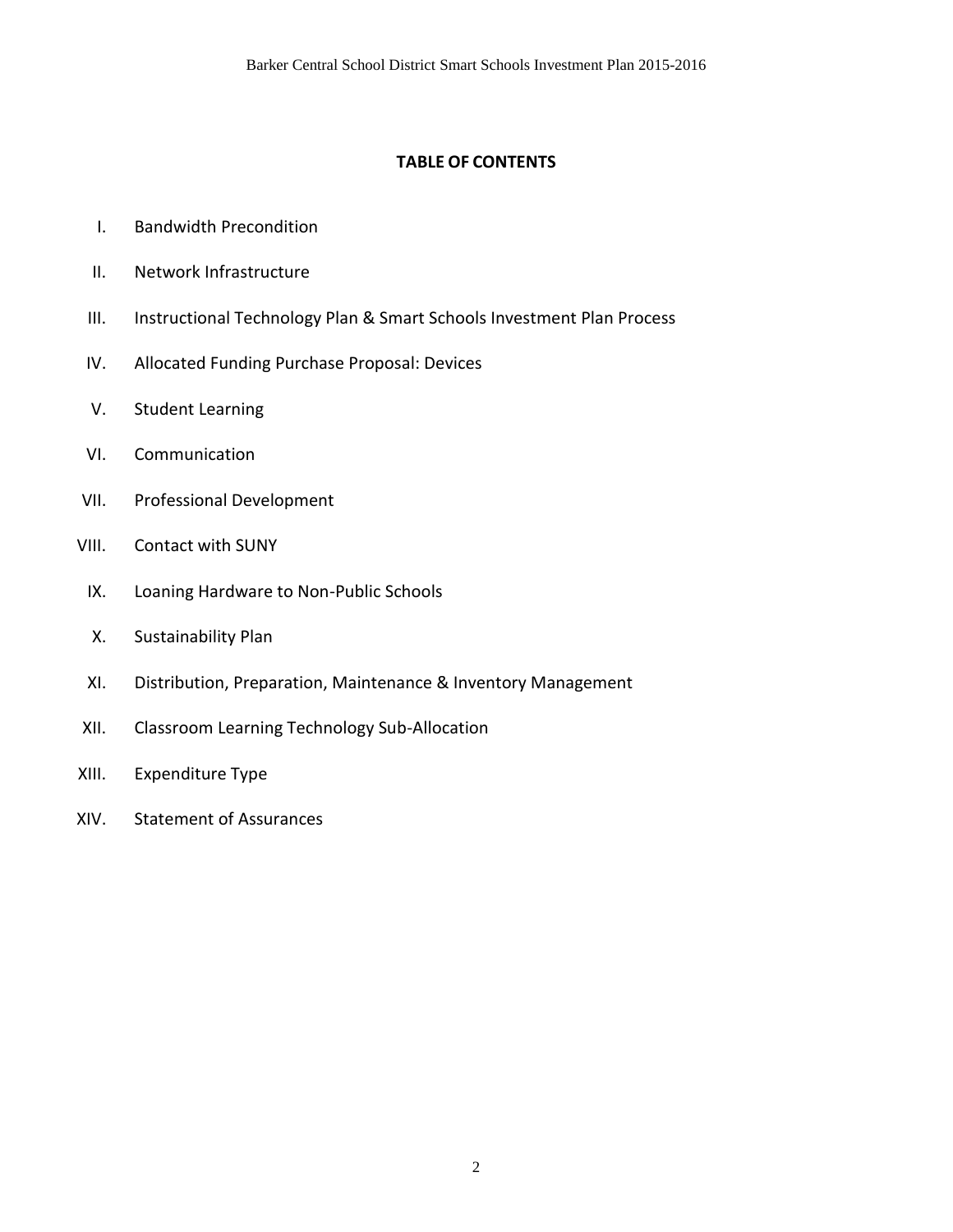### **BARKER CENTRAL SCHOOL DISTRICT SMART SCHOOLS INVESTMENT PLAN STAKEHOLDERS**

| Miss Casey A'Hearn          | Barker Junior/Senior High Student                        |
|-----------------------------|----------------------------------------------------------|
| Mr. Randall Atwater         | <b>Board of Education</b>                                |
| Mr. William Bodine          | <b>District Technology</b>                               |
| Mr. James Cantella          | Barker Junior/Senior High Teacher                        |
| Mrs. Teena Clark            | Barker Junior/Senior High Teacher                        |
| Mrs. Kathryn Class          | Parent                                                   |
| Mrs. Mary Jo Clemens-Harris | <b>Board of Education</b>                                |
| Mr. Jeffrey Costello        |                                                          |
| Mr. Noah DiLorenzo          | District Technology<br>Barker Junior/Senior High Student |
| Mrs. Deborah Farese         | Director of Instructional Services                       |
| Mrs. Candice Gancasz        | <b>Board of Education</b>                                |
| Mrs. Erin Goodlander        | Parent                                                   |
|                             |                                                          |
| Mrs. Mary Grabowski         | Barker Junior/Senior High Teacher                        |
| Mrs. Carol Heiligenthaler   | <b>School Business Administrator</b>                     |
| Mr. John Hoar               | Pratt Elementary School Principal                        |
| Dr. Roger J. Klatt          | Superintendent of Schools                                |
| Mrs. Gail Konecni-Upton     | Barker Junior/Senior High Teacher                        |
| Mrs. Sharon Lamb            | Barker Junior/Senior High Teacher                        |
| Mr. James Luckman           | Director of Technology & Assessment                      |
| Mrs. Tracey Luckman         | Pratt Elementary School Teacher                          |
| Mrs. Loriann Martell        | Barker Junior/Senior High Teacher                        |
| Mr. Mark McKee              | <b>Community Member</b>                                  |
| Mr. Louis Mead              | <b>Board of Education</b>                                |
| Mrs. Karin Menz             | Barker Junior/Senior High Teacher, NAF Director          |
| Mrs. Janet Morrow           | Barker School Librarian                                  |
| Mr. Bradley Pritchard       | Barker Junior/Senior High School Principal               |
| Mr. William Smith           | <b>Board of Education</b>                                |
| Mrs. Janice Stoll           | <b>District Business Office</b>                          |
| Mr. John Sweeney Jr.        | <b>Board of Education</b>                                |
| Mrs. Sara Thibault          | Pratt Elementary School Teacher                          |
| Mrs. Lisa Thompson          | Community, Barker Public Library Director                |
| Mrs. Virginia Voss          | <b>Board of Education</b>                                |
|                             |                                                          |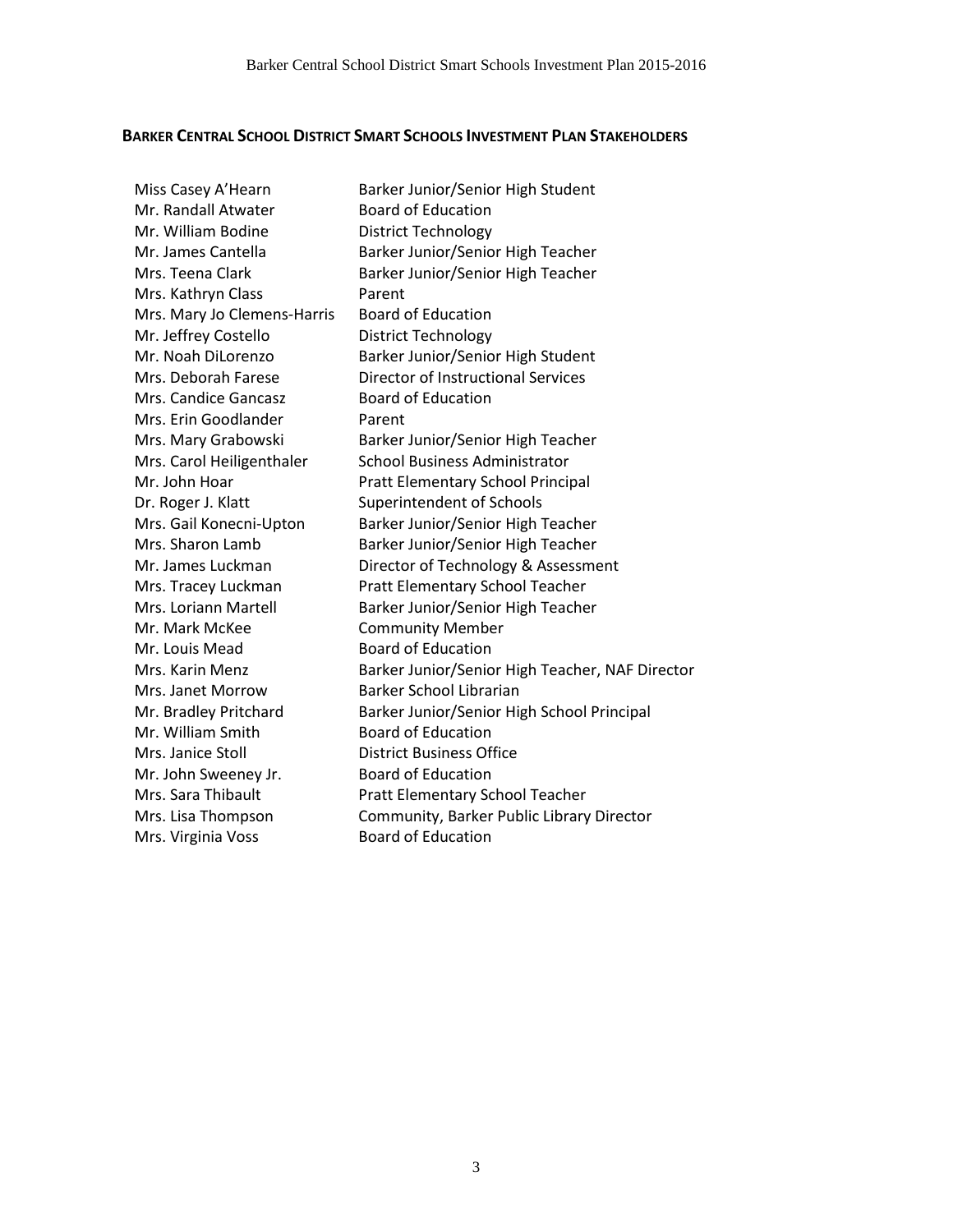#### **I. BANDWIDTH PRECONDITION**

As a precondition to utilizing allocated Smart Schools Bond Act funds the District has confirmed that current bandwidth exceeds the Federal Communications Commission minimum speed standard of 100 Mbps per 1,000 students to sustain the increase of classroom devices. The Barker Central School District is currently equipped with a high speed 10 GB LAN and 1 GB WAN access through Erie 1 BOCES. A robust Wi-Fi network is currently installed to provide sufficient bandwidth to meet user demand and provide seamless connectivity for staff and student wireless devices.

- District student enrollment: 822
- District instructional staff: 78
- District non-instructional staff: 44.5

#### **II. NETWORK INFRASTRUCTURE**

Network infrastructure including wireless access has been upgraded over the last five years and a plan to expand the wireless capacity using E-rate funds has been approved for the District by the Universal Service Administrative Company. The expansion project will be completed during July and August, 2016. While current wireless access adequately provides high levels of throughput for devices, the upgraded wireless system will provide improved speed and reliability for additional devices. Network traffic is regularly monitored and managed to provide high quality transmission for all devices.

#### **III. INSTRUCTIONAL TECHNOLOGY PLAN & SMART SCHOOLS INVESTMENT PLAN OVERVIEW**

The Barker Central School District was allocated \$596,160 as part of the Smart Schools Bond Act passed in 2014 by a state wide referendum. The Smart Schools Bond Act (SSBA) supports educational technology and infrastructure to improve teaching and learning. The plan offers funding in four main areas: construct or modernize educational facilities for pre-kindergarten students, install high-speed broadband or wireless, install high-tech security features and acquire classroom technology equipment.

The New York State Education Department has provided required elements for the Smart Schools Investment Plan including demonstration of student needs, internet connectivity and network speed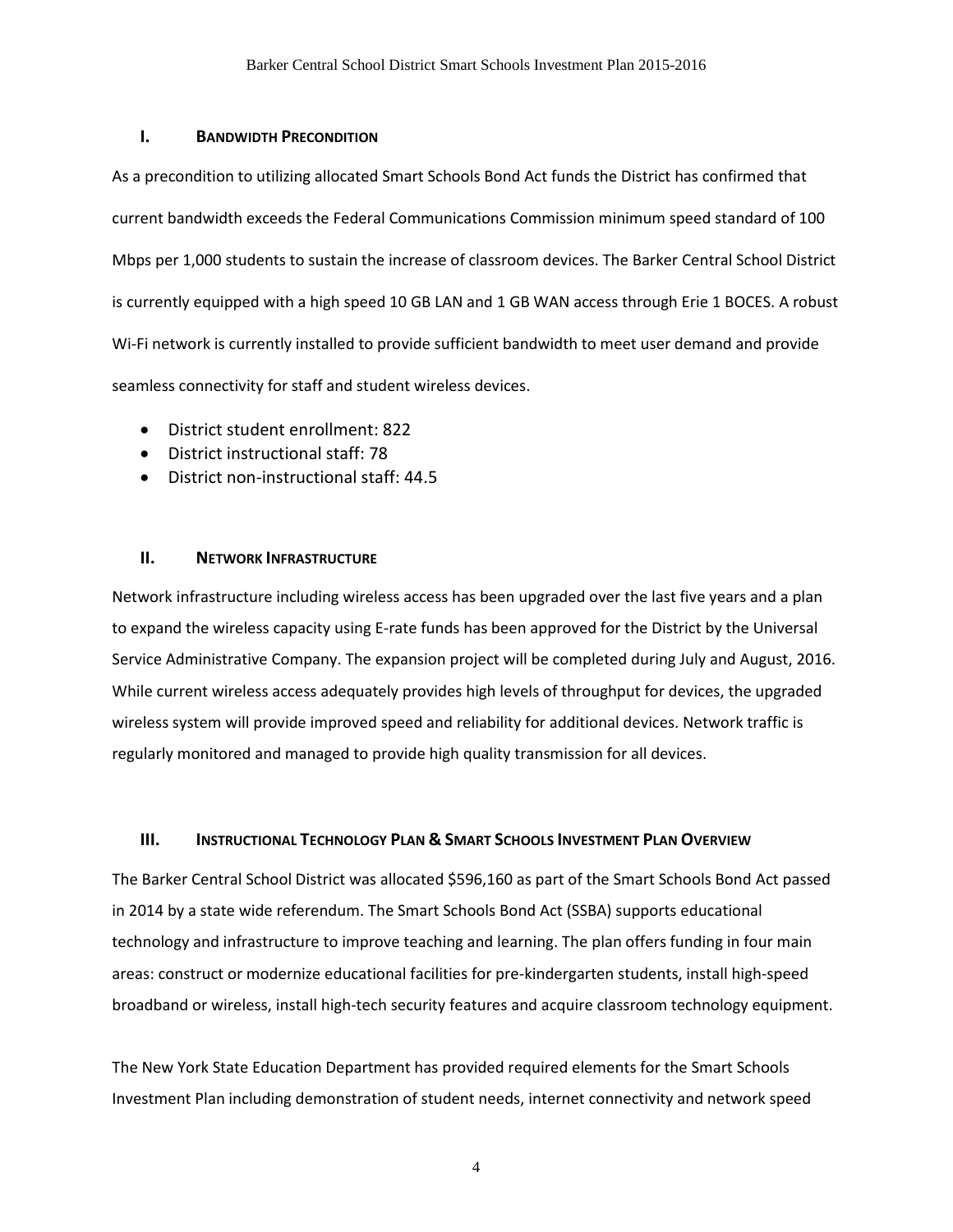requirements, professional development, technical support and sustainability of projects. The Barker Central School District developed the District Instructional Technology Plan and completed the NYSED Technology Survey Tool in compliance with Section 753 of the Education Law and per Part 100.12 of the Commissioner's Regulations. The Barker Central School Instructional Technology Plan includes the blueprint for technology integration with curriculum, professional development, infrastructure improvements, hardware upgrades, technical support and methods of evaluation. The District received notification dated January 22, 2016 from the New York State Education Department that the 2015-2018 Instructional Technology Plan was approved.

The Instructional Technology Plan adopted by the District provides goals to utilize funds to further enhance teaching and learning through acquisition of classroom technology equipment. Barker Central School District's vision is to prepare students to live in a sophisticated digital society. The commitment to providing access to technology tools to engage learners, support instructional practices and to deliver opportunity for digital literacy proficiency are of primary importance for teaching and learning. School buildings are equipped with classroom desktop computers, computer labs, mobile device carts and some multimedia presentation equipment. Educational software and applications provide a digital learning environment interface to support instruction, curriculum and learning.

The district has consulted with the stakeholders and they have developed this preliminary Smart Schools Investment Plan and seek approval from the Board of Education. This preliminary plan will be posted to the District's website for a minimum of 30 days. The school's mailing address will be provided for those wishing to submit written comments. A public hearing will take place at a future Board of Education meeting that will address responses and receive community feedback. Notice of this public hearing will be provided through local media and the District's website for at least two weeks prior to the meeting. The stakeholders will review feedback and prepare a final plan for the Board of Education to approve. The final approved plan will be posted to the District website and submitted to the New York State Education Department for review.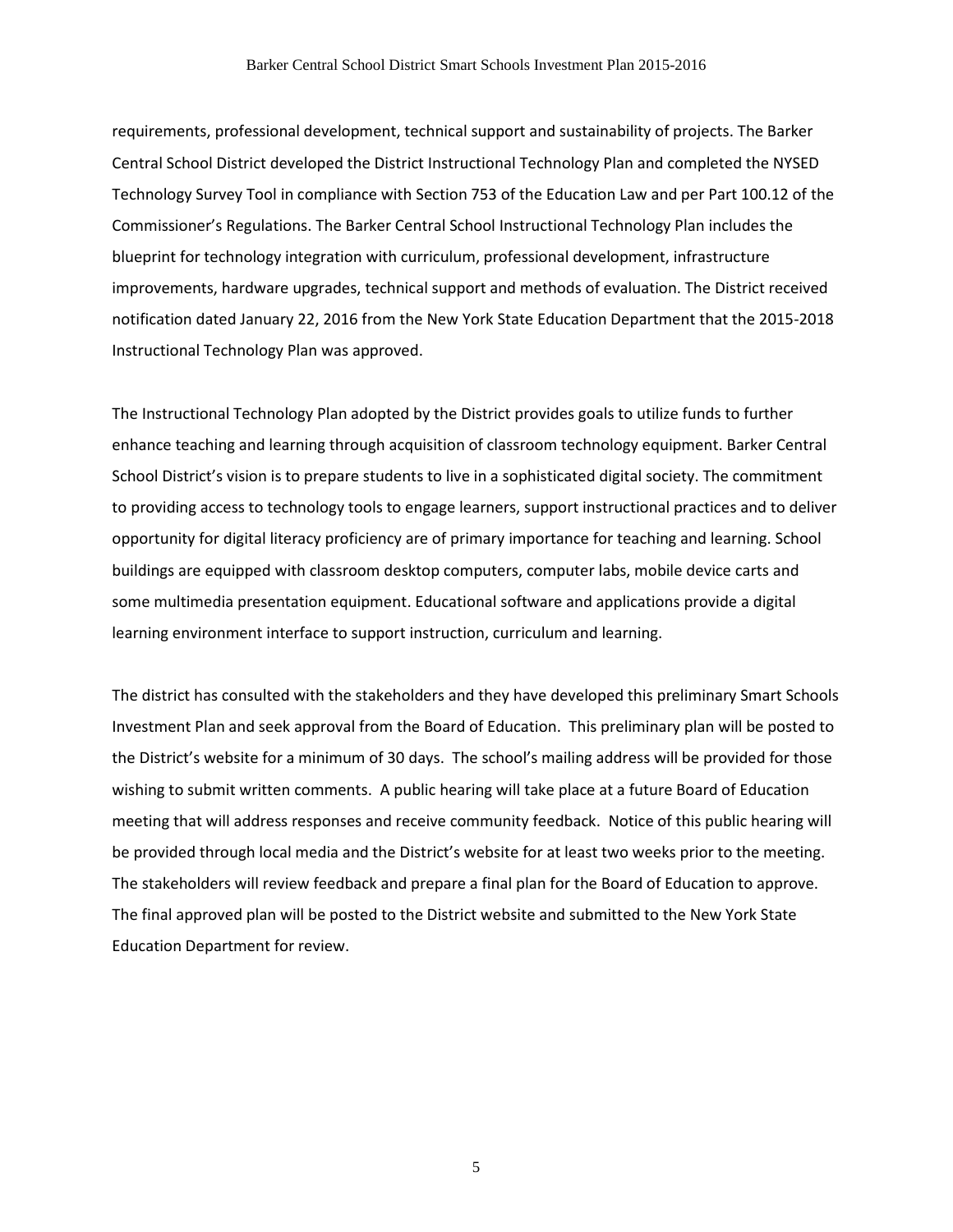## **IV. ALLOCATED FUNDING PURCHASE PROPOSAL: DEVICES**

The District is pursuing approval for use of \$119,700 of allocated funds in 2015-2016 in the budget category identified in the following chart.

| <b>Budget Category</b>                       | <b>Barker Central School District</b> |
|----------------------------------------------|---------------------------------------|
| <b>School Connectivity</b>                   | \$0                                   |
| <b>Connectivity Projects for Communities</b> | \$0                                   |
| Classroom Technology                         | \$119,700                             |
| Pre-Kindergarten Classrooms                  | \$0                                   |
| Replace Transportable Classrooms             | \$0                                   |
| <b>High-Tech Security Features</b>           | \$0                                   |

#### **CLASSROOM TECHNOLOGY**

The District will seek approval for purchases in the classroom technology category for the 2015- 2016 school year. The District plans to purchase interactive panels to drive classroom instruction and enhance learning opportunities for students. The interactive panels will replace current projector and screen technology to provide optimal support of mobile device integration and interactivity for teaching and learning. The interactive panels will be compatible with existing mobile device implementations including Chromebooks, iPads, Apple TV, laptops and Microsoft surface tablets. These interactive panels will also provide a seamless interface between desktop computers and use of instructional software including Google classroom, Microsoft Office 365, Schoology, Edmodo, web based instructional resources, digital literacy solutions, digital citizenship initiatives, online assessment readiness, real-time review and formative assessment applications and presentation of student work and instructional materials. These devices will be compatible with our current network infrastructure including hardwire connection to our local area network.

### **SCHOOL CONNECTIVITY**

Barker Central School District is not submitting an investment plan for this category at this time.

#### **CONNECTIVITY PROJECTS FOR COMMUNITIES**

Barker Central School District is not submitting an investment plan for this category at this time.

#### **PRE-KINDERGARTEN CLASSROOMS**

Barker Central School District is not submitting an investment plan for this category at this time.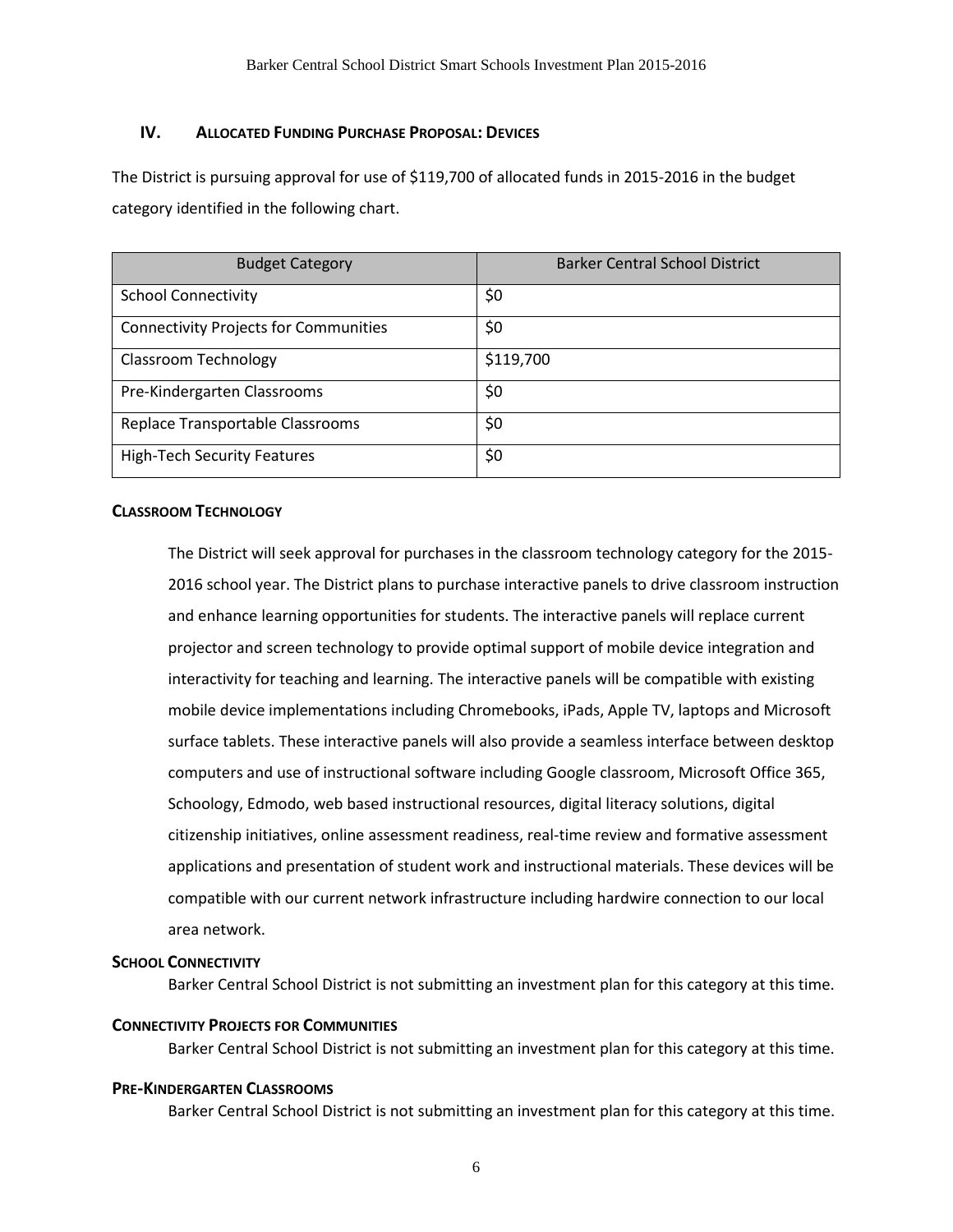#### **REPLACE TRANSPORTABLE CLASSROOMS**

Barker Central School District is not submitting an investment plan for this category at this time.

#### **HIGH TECH SECURITY FEATURES**

Barker Central School District is not submitting an investment plan for this category at this time.

#### **V. STUDENT LEARNING**

The District has worked to implement technology tools and a wide range of technology related resources to improve instructional practices and provide new learning opportunities across the District. Technology can be an influential tool for actively engaging learners at all levels. The use of technology tools in the classroom allow teachers to individualize learning and provide differentiated instructional techniques tailored to the needs of each student. Technological tools can help transform learning processes and provide extensions for content, review, collaboration, assessment and access. District staff continually identify achievement gaps and focuses technology implementations to improve these areas. The District Director of Instructional Services works collaboratively with the technology staff to provide assistive technology tools as needs are determined.

English Language Learners will be provided with specialized interactive applications and learning tools to develop proficiency with this alternative learning interface. District Special Education, Response to Intervention and student management systems will keep instructional staff aware of special needs, individualized education program requirements, interventions and special program initiatives for students. Instructional and identified support staff will be provided with special needs classifications and guidelines.

Interactive panel technology will increase student engagement and provide opportunities to enhance differentiated instruction through the provision of simultaneous, multi-touch student manipulation, small group work centers or whole group instruction. Multimedia presentations can be tailored for individual students. Students needing support can use the interactive panels independently in a format that is challenging yet engaging for students. Students can be provided with individual support and enrichment, as necessary, through the use of video presentations or interactive apps to help solve problems and provide enhanced differentiated instruction.

Personal devices interfacing with the interactive panels will complement flipped learning initiatives, presentation of work and real-time formative assessments. The opportunity for integration of blended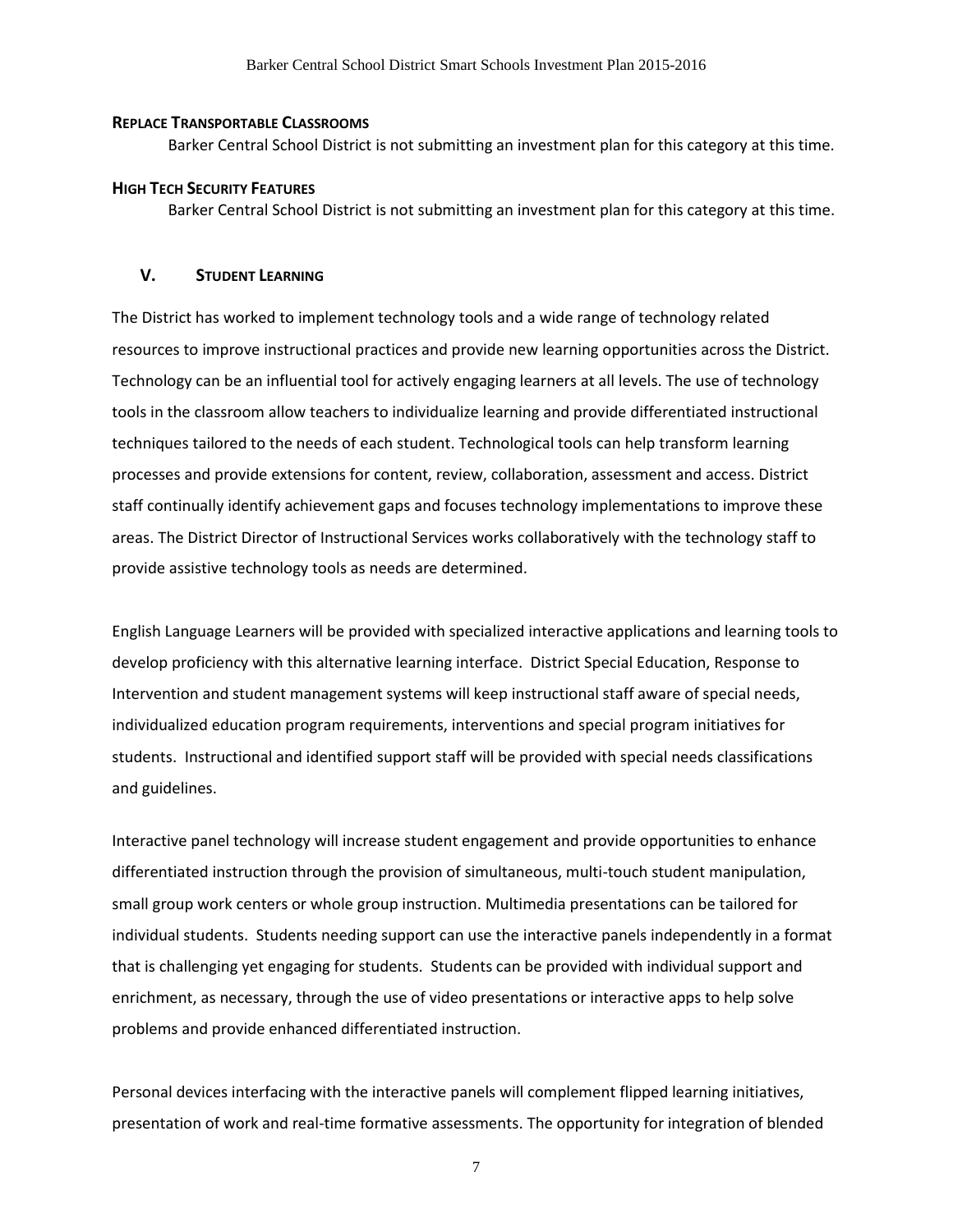instructional practices, collaboration and virtual experiences will expand student learning opportunities and adventures. The contribution of this versatile technology tool will assist in reducing learning gaps and provide ease of access and integration of instructional software resources. Student access to Chromebooks, iPads, laptops, Surface tablets and other tools will provide greater interactivity and learning mechanisms. Students with disabilities will experience increased access in an enhanced learning environment through the versatility of interactive panel configuration as a collaborative table device or specialized placement provisions. Technology accommodations will be provided as determined for each individual student to allow access to physical, behavioral or educational programs and applications required to meet individual needs.

This proposed technology purchase will assist the district in the implementation of the New York State Common Core Learning Standards. The WHST.6-12.6 Common Core Learning Standard for students in grades 6-12 includes the use of technology, including the Internet, to produce, publish and present information and ideas clearly, taking advantage of technology's capacity to link to other information and to display information flexibly and dynamically. The interactive panels are able to link multiple areas including, but not limited to, the Internet and device apps so that students can display their work or present writing products in order to engage a response and receive ongoing feedback. The interactive panel has the ability to allow students to present ideas using multimedia, including the internet, to present and publish work that they have created whether it is written, digital video, or photography format. Students can visually display created work to parents and other stakeholders in a digital and visual format. The Common Core Reading Standard RH.6-12.7 requires students to be able to integrate technical information expressed in words to be expressed visually and to use media in order to address a question or solve a problem. The interactive panel technology will allow teachers and students to gather video and multimedia information and be able to include visuals to translate information expressed verbally to a visual format. College and Career Readiness Anchor Standards for Writing (#6 & #8) also directs students to use technology, including the Internet, to produce and publish writing and to interact and collaborate with others. The interactive panel technology provides an excellent vehicle for the production and presentation of student generated work.

Acquisition of interactive panels will expand student learning inside and outside the classroom. The interactive panels are compatible with the Internet so that videos and other multimedia presentations can be incorporated into instruction. The panels will pair with devices the district already owns and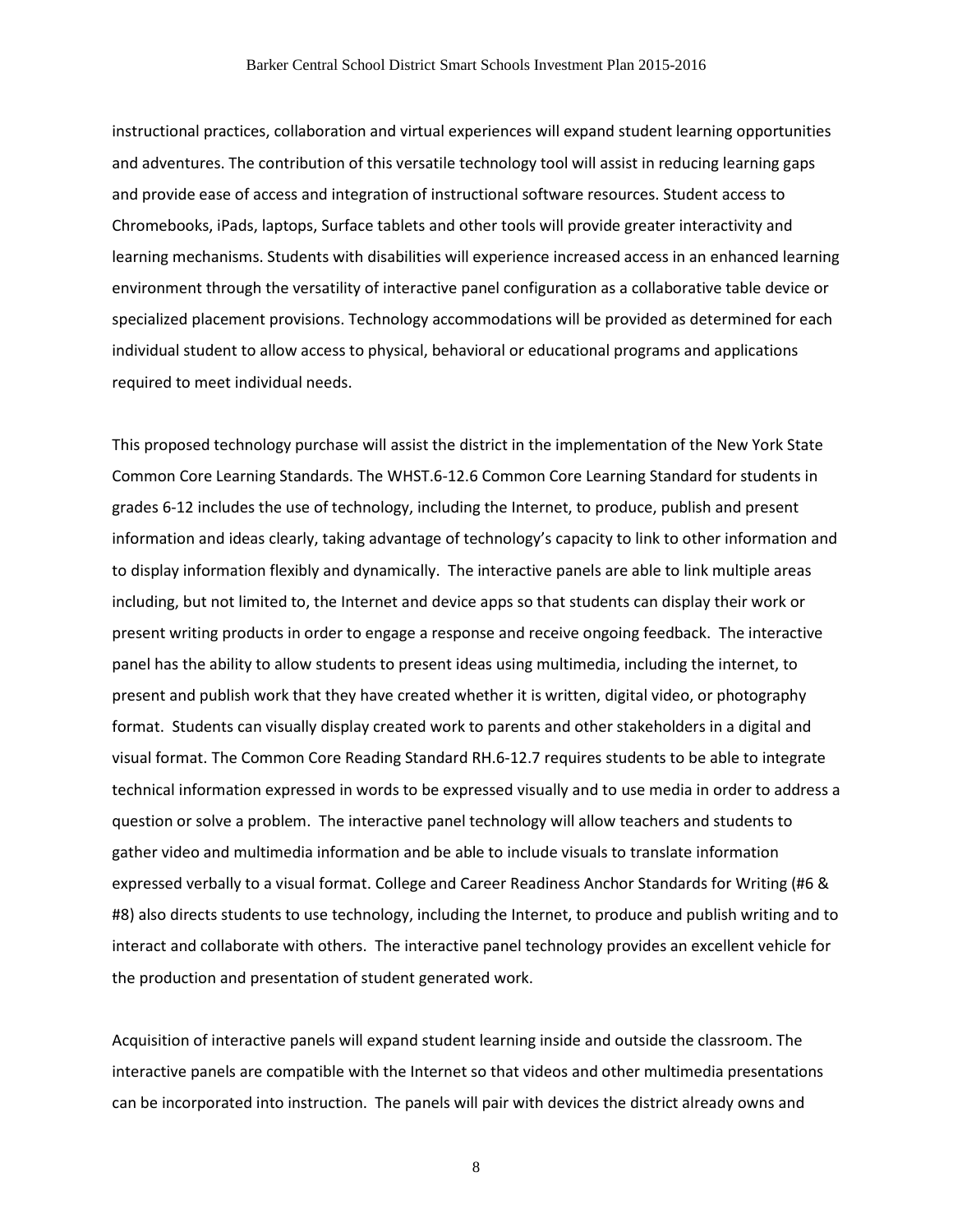students can take advantage of personally owned devices and learn from outside the classroom and share using the panel as the visual format.

#### **VI. COMMUNICATION**

The proposal for classroom technology through the Smart Schools Bond Act will greatly increase capacity for teaching and learning through the facilitation of blended learning, distance learning opportunities, online conferencing and homebound instruction. The purchase of the interactive classroom panels will enhance ongoing communication with students and parents through the implementation of online, digital classroom environments where students and parents can access course descriptions, assignments, grades, content, assessments, presentations, resources and interact with the classroom teacher(s). The facilitation of technology-based regional partnerships can also be fostered through the inclusion of distance learning and blended learning initiatives provided through the panel interface. Teachers will construct lessons and assignments in Google Classroom and Schoology and students will utilize Chromebooks in school and at home to access resources and complete work. Assignments will include online resources to extend learning and provide additional assistance. Some of these resources will offer direct parental updates and reporting capabilities to provide feedback for parents and teachers. The interactive panels will provide an engaging experience for virtual fieldtrips, video conferencing, collaborative projects and live announcements throughout the district. The interactive panels allow students to present work to parents and other stake holders. As they are Internet compatible, they would facilitate communication via Skype or other programs such that students and teachers can communicate with regional partners. This is extremely important as this is a rural district and direct communication is limited due to distance. The district is currently working with several higher learning institutions to provide higher and advanced learning experiences for our students. These higher learning institutions include, but are not limited to, Niagara County Community College, University of Buffalo, Niagara University and Rochester Institute of Technology.

#### **VII. PROFESSIONAL DEVELOPMENT**

Professional development is a critical component of the District Instructional Technology Plan and the District Smart Schools Investment Plan. The commitment to provide professional development in a variety of ways allows staff to learn how to utilize technology tools and resources to develop innovative instructional methods. Technology related professional development is offered through a variety of ways on a continued basis throughout the school year and summer months.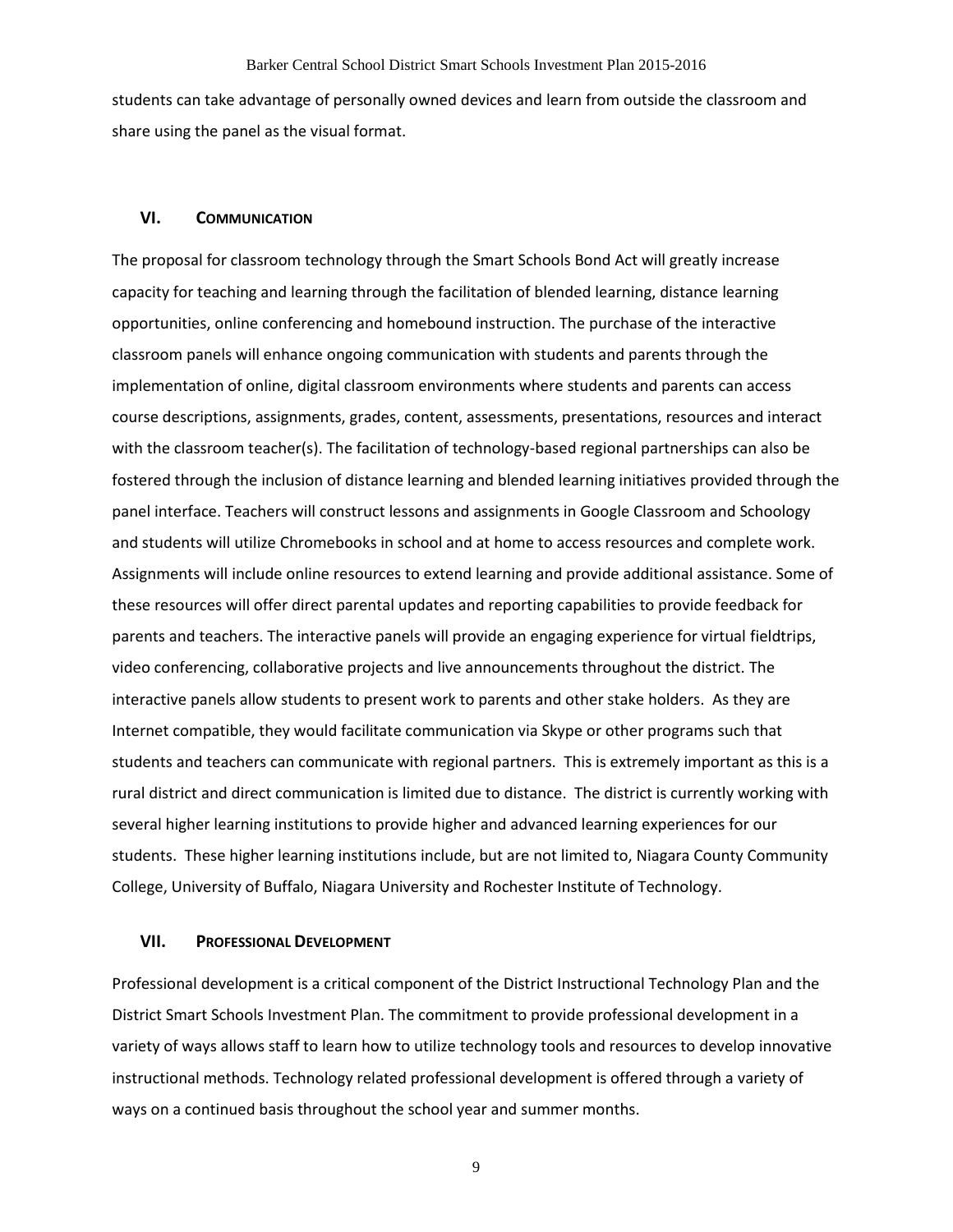The District works closely with Erie 1 BOCES trainers through the Common Set of Learning Objectives COSER to deliver individual and group training integrating specific technology tools with curriculum and aligning infused lessons with technology learning standards and digital literacy benchmarks. District staff offer technology training sessions after regular school hours and provide training opportunities to district residents through the District Community Education Program. Local BOCES professional development opportunities are available for all district staff and specialized training opportunities are provided as necessary. The District is currently considering options for additional technology integration training and support as new technology is acquired and implemented through new funding opportunities. Professional development release time will be coordinated with staff through the use of substitute teachers and identified professional development conference days for investigation of new technology and specific training. Erie 1 BOCES and Orleans Niagara BOCES technology specialists and trainers will assist in the establishment of turn-key trainers in the use of the new interactive panels and develop strategies for curriculum integration and development.

Barker Central School District will provide time and access for all instructional staff with the means to develop a high level of proficiency with use of interactive panels, software, curricular integration and use of all integrated technology components. Professional development costs have been budgeted for 2016-2017 to provide complete training in the use of interactive classroom panel software, classroom devices, digital classroom solutions and curriculum development to support a complete solution for integration of these devices. Training will be made available during the summer months to prepare for a seamless implementation for the 2016-2017 school year and continuous support and training will occur throughout the year before, during and after school hours as determined necessary. Technical support personnel will also be trained in the use and maintenance for the interactive classroom panels to properly support and troubleshoot any issues instructional staff encounter. Technology turn-key trainers will be provided the opportunity to attend specialized technology conferences, i.e. NYSCATE (New York State Association for Computers and Technologies in Education) conference, to remain current with educational technology trends and resources. Instructional staff will be supported to develop the skills and knowledge necessary to accommodate diverse student population needs. The panels will provide a vehicle to deliver online, on-demand professional development and teleconferencing which will reduce the need to travel to an external location for training classes and meetings.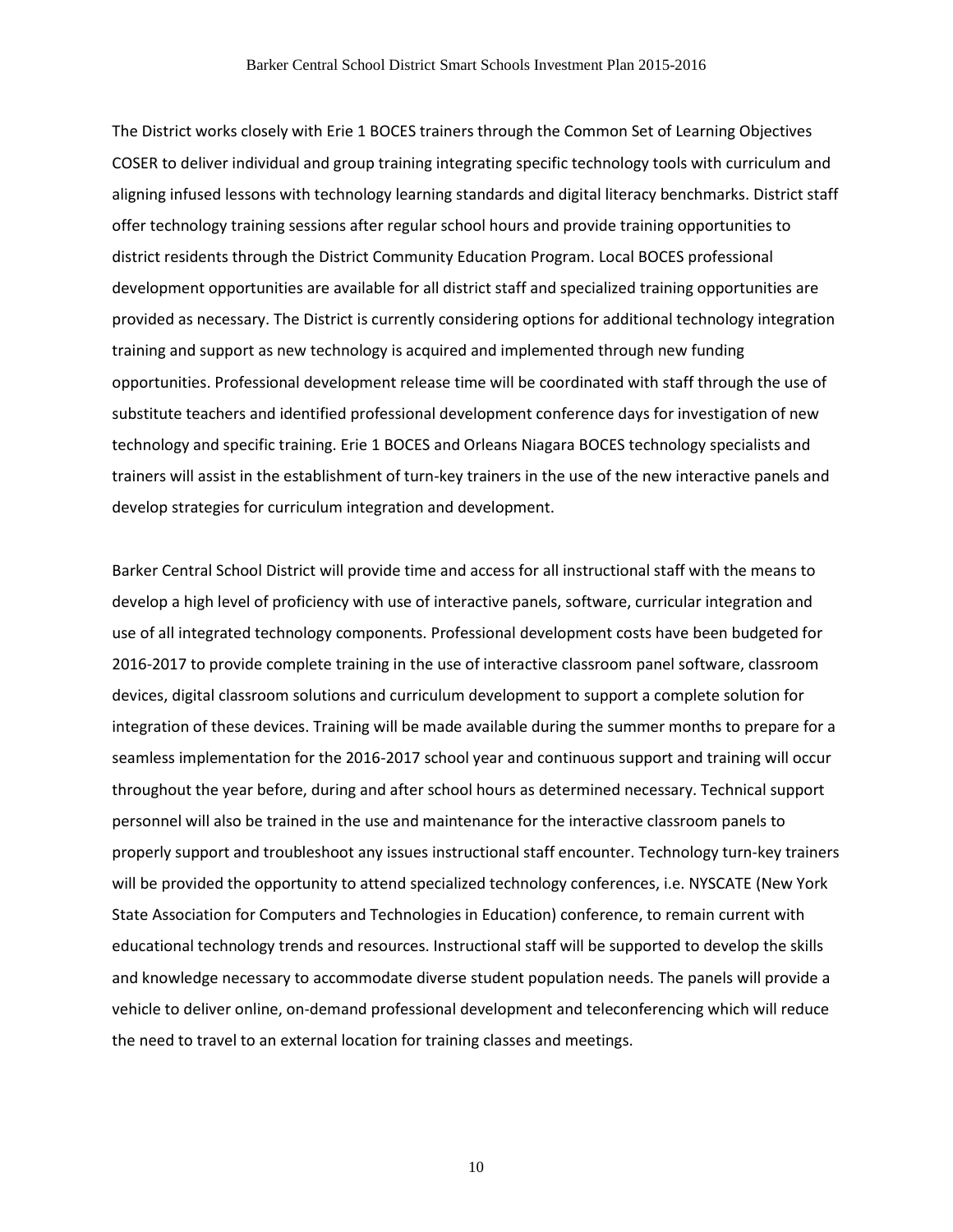The following list outlines training topics to be provided for all staff who receive interactive classroom panels in the 16-17 school year. This training will also be made available to all staff in the district and special training sessions for students will also be developed and provided.

- Interactive Classroom Panel Functionality Training
- Snowflake Software to enhance instructional strategies
- SMART Notebook Software lesson plan development
- Microsoft Office 365 & Classroom curricular integration
- Google Drive, Apps & Classroom curricular integration
- Schoology Digital Classroom development
- Classroom mobile device management & integration
- Document Camera training
- Online Safety Awareness & Resources
- Digital Copyright Awareness & Resources
- Digital Content, Video Lessons & Annotation to enhance digital classroom resources
- Instructional Technology Coaching for curricular technology integration development
- Other specific training opportunities for teachers, staff, students and parents as determined

#### **VIII. CONTACT WITH SUNY**

The Barker Central School District has contacted SUNY Teacher Preparation Programs as required by the Smart Schools Bond Act to request advice on innovative uses and best practices at the intersection of pedagogy and educational technology. The District has been working collaboratively with Niagara County Community College, Niagara University, University at Buffalo and Rochester Institute of Technology on blended learning and P16 college readiness initiatives.

#### **IX. LOANING HARDWARE TO NON-PUBLIC SCHOOLS**

The Smart Schools Bond Act provides that any district hardware purchases made using Smart Schools Bond Act funds shall be lent, upon request, to non-public schools in the district. All students attending non-public schools are eligible to receive loans of classroom technology equal on a per pupil basis to the per pupil amounts spent on classroom technology for public school students (up to \$250 per pupil). The District does not include any non-public schools at this time.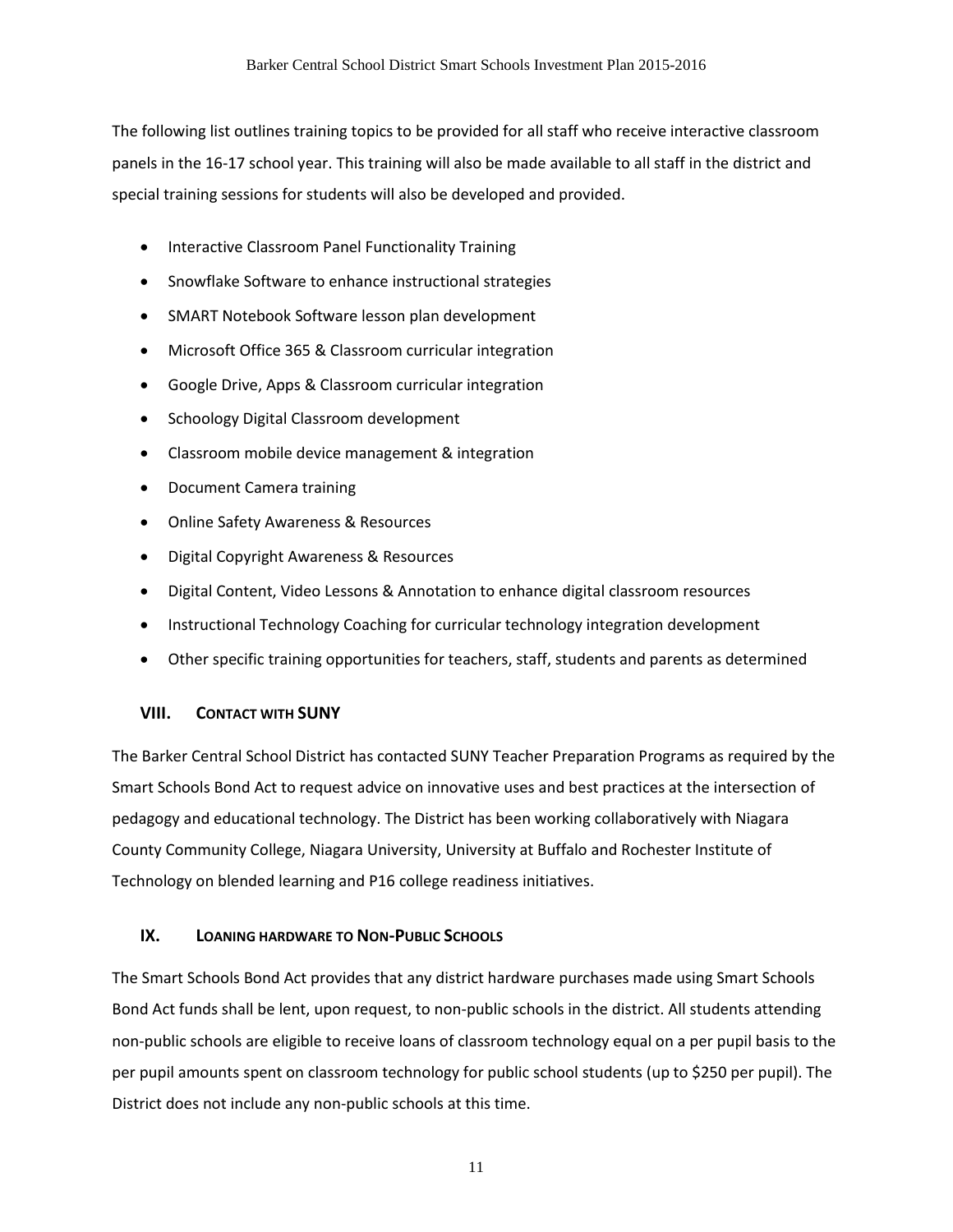#### **X. SUSTAINABILITY PLAN**

The sustainability of any technology related implementation is of paramount importance to the Barker Central School District. The District Instructional Technology Plan outlines a five-year design for hardware replacement cycles, maintenance of supportive infrastructure and continued professional development initiatives. The District Instructional Technology Plan goals demonstrate the district's capacity and plan to support recurring costs of use that are ineligible for Smart Schools Bond Act funding. Additional support staff recommendations will be budgeted and planned for to provide proper service and maintenance for the operation of equipment, professional development, technical training, wireless access, building maintenance and other incidental item maintenance or replacement. The district continues to investigate grant opportunities to provide funding to complement technology initiatives. The current technology staff at Barker Central School District is provided through the annual district budget and can sufficiently support and maintain the implementation of interactive classroom panels throughout the district. As technology resources are acquired, revisions to the Instructional Technology Plan reflect the long-term replacement strategy of purchased devices and equipment at the end of their useful life with other funding sources. Funding sources used by the District to sustain technology investments include local budget, Erie 1 BOCES installment purchase agreements, Erie 1

BOCES Common Set of Learning Objectives COSER, Erie 1 BOCES Cooperative services, NYS hardware and software funds, Orleans-Niagara BOCES Instructional Technology COSERs, Federal E-Rate funding, NYS Title IID Grant, competitive and non-competitive technology grant opportunities, capital projects, other grants and donations.

The District provides regulations on the use of technology including mobile devices used in external locations from the school. The regulations are reviewed annually by the District Technology Committee and updated as technology evolves. The LightSpeed Internet filtering system is imposed on 100 percent of district owned devices. LightSpeed is acquired through Erie 1 BOCES and provides filtering services based on site category and precise URL block entries. The Easy Tech web-based instructional system is integrated as part of regular curriculum in grades K-12 providing education on Internet safety, touch typing, technology skill development and computer based testing readiness. The effort to provide opportunity for digital literacy and fluency is made available to students at all levels, staff and parents through the community education program. The implementation of interactive classroom panels will facilitate this teaching and learning process.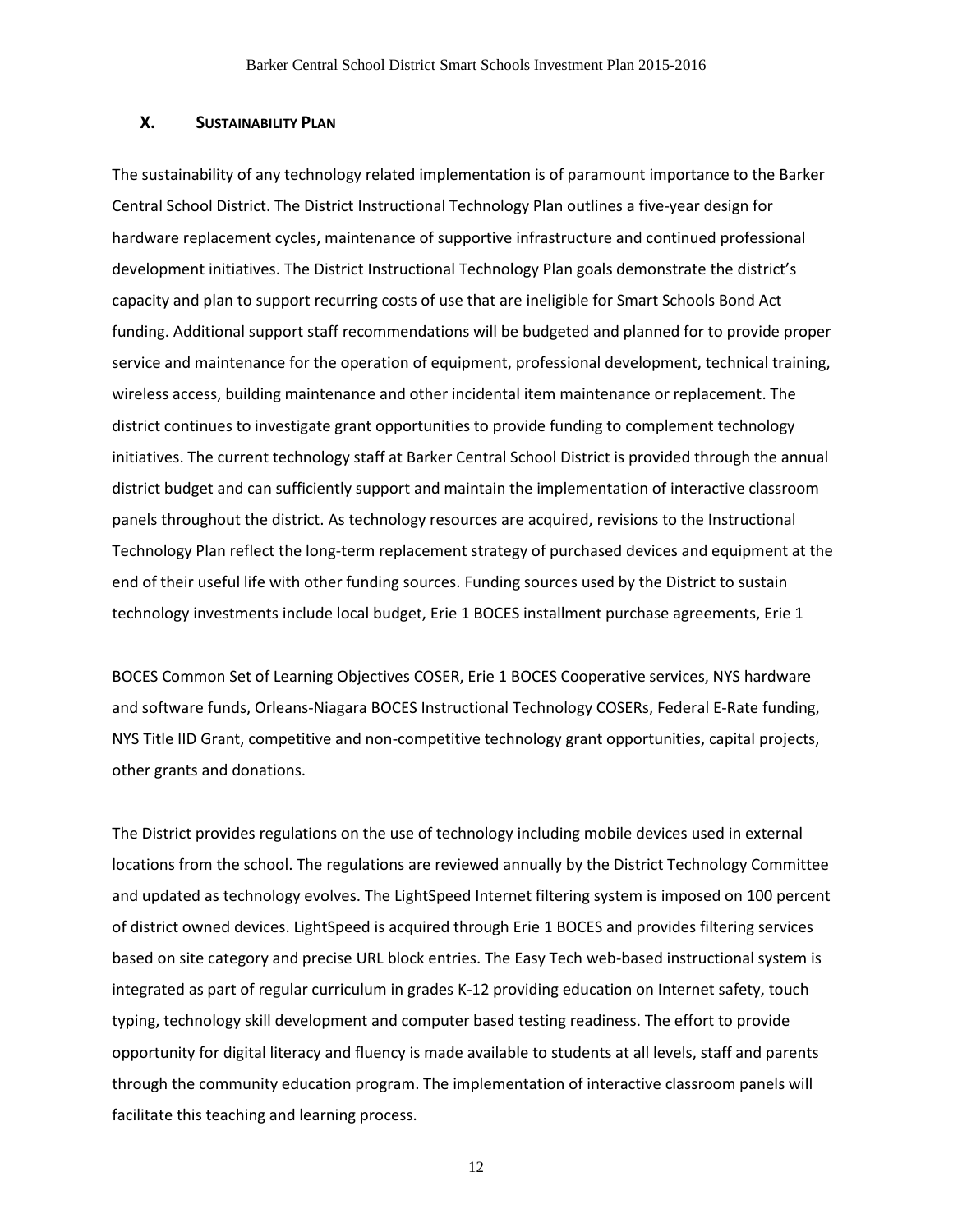### **XI. DISTRIBUTION, PREPARATION, MAINTENANCE & INVENTORY MANAGEMENT**

Accurate inventory management is critical to effective administration of system and devices. District technology staff maintain a detailed inventory of all technology related items including consumable technology items. This information is accessible to key district staff for review and made available upon request to auditors or school administrators. Classroom technology equipment acquired through the Smart Schools Bond Act will be included in this inventory system.

# **XII. CLASSROOM LEARNING TECHNOLOGY SUB-ALLOCATION**

|                          | Sub-Allocation |  |  |
|--------------------------|----------------|--|--|
| Interactive Whiteboards  | \$119,700      |  |  |
| <b>Computer Servers</b>  | \$0            |  |  |
| <b>Desktop Computers</b> | \$0            |  |  |
| Laptop Computers         | \$0            |  |  |
| <b>Tablet Computers</b>  | \$0            |  |  |
| <b>Other Costs</b>       | \$0            |  |  |
| Totals:                  | \$119,700      |  |  |

#### **XIII. EXPENDITURE TYPE**

| Allowable               | Item To Be Purchased        | Quantity | Cost Per Item | <b>Total Cost</b> |
|-------------------------|-----------------------------|----------|---------------|-------------------|
| <b>Expenditure Type</b> |                             |          |               |                   |
| Interactive             | Interactive Classroom Panel | 20       | \$5985.00     | \$119,700         |
| Whiteboard              | Multiple Vendors Under      |          |               |                   |
|                         | Consideration               |          |               |                   |